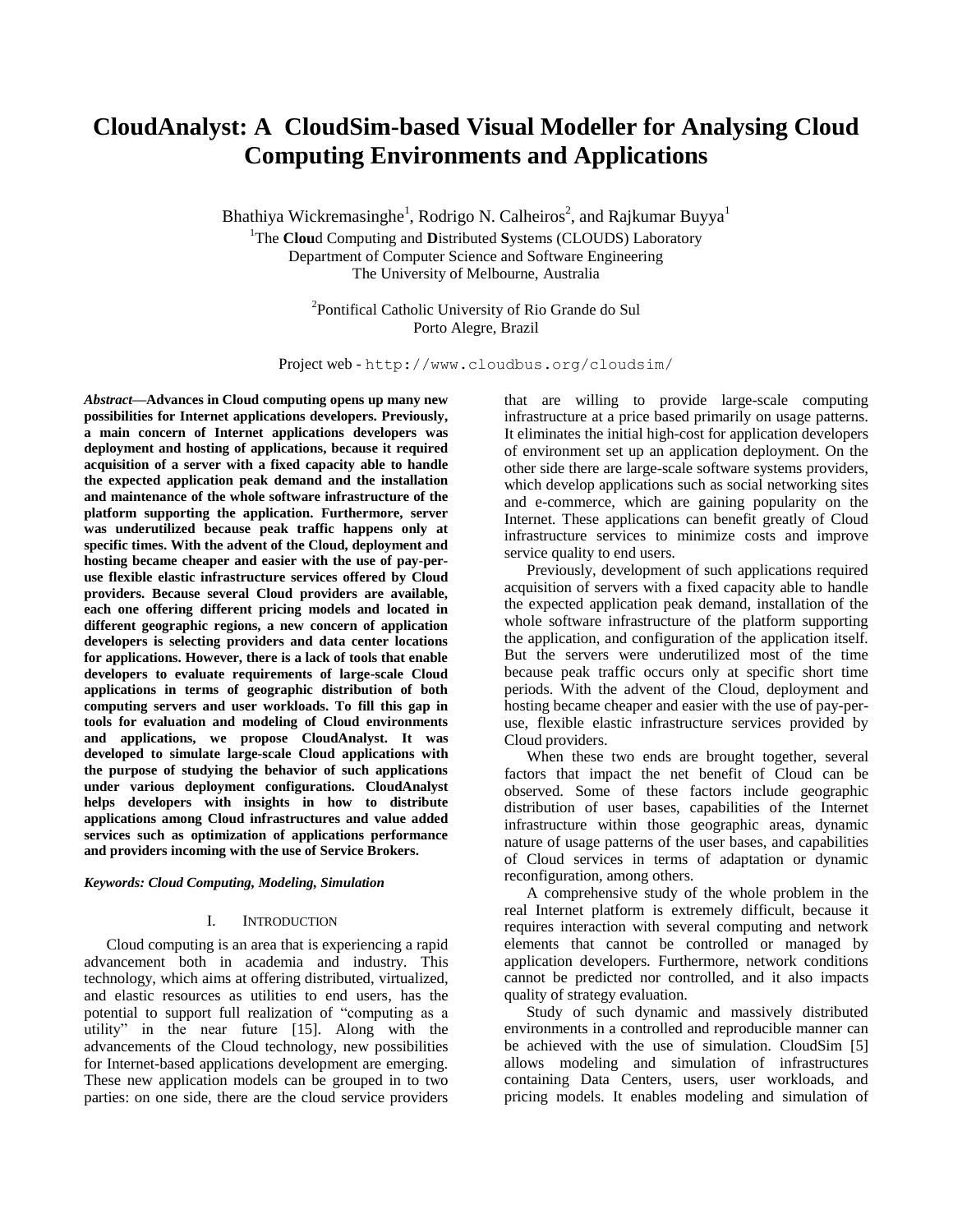typical Cloud infrastructures, even though it has been developed without focusing any specific Cloud provider.

In this paper we propose a tool, called CloudAnalyst, which supports visual modeling and simulation of largescale applications that are deployed on Cloud Infrastructures. CloudAnalyst, built on top of CloudSim, allows description of application workloads, including information of geographic location of users generating traffic and location of data centers, number of users and data centers, and number of resources in each data center. Using this information, CloudAnalyst generates information about response time of requests, processing time of requests, and other metrics.

By using CloudAnalyst, application developers or designers are able to determine the best strategy for allocation of resources among available data centers, strategies for selecting data centers to serve specific requests, and costs related to such operations.

### II. RELATED WORK

Cloud computing is defined as "*a type of parallel and distributed system consisting of a collection of interconnected and virtualized computers that are dynamically provisioned and presented as one or more unified computing resources based on service-level agreements established through negotiation between the service provider and consumers*" [\[1\].](#page-6-2)

The level on which computing services are offered to consumer varies according to the abstraction level of the service. In the lowest level, Infrastructure as a Service (IaaS), services are supplied in the form of hardware where consumers deploy virtual machines, software platforms to support their applications, and the application itself. An example of an IaaS service is Amazon EC2 [\[9\].](#page-6-3)

In the next level, Cloud consumers do not have to handle virtual machines. Instead, a software platform for hosting applications (typically, web applications) is already installed in an infrastructure and offered to consumers. Then, consumers use the platform to develop they specific application. This strategy is known as Platform as a Service (PaaS). Examples of this case are Google App Engine [\[10\]](#page-6-4) and Aneka [\[13\].](#page-6-5) Finally, in Software as a Service (SaaS), an application is offered to consumers, which do not have to handle virtual machines and software platforms that host the application.

Reproducible and controlled experiments on any of these levels require the use of other experimentation methodologies than real execution in a real platform. Simulation is one of such alternatives and this is the focus of this work.

There have been many studies using simulation techniques to investigate behavior of large scale distributed systems, as well as tools to support such research. Some of these simulators are GridSim [2], MicroGrid [3], GangSim [\[14\],](#page-6-6) SimGrid [4] and CloudSim [5]. While the first three focus on Grid computing systems, CloudSim is, for the best of our knowledge, the only simulation framework for studying Cloud computing systems. Nevertheless, grid simulators have been used to

evaluate costs of executing distributed applications in Cloud infrastructures [\[11\]\[12\].](#page-6-7)

GridSim toolkit was developed to address the problem of performance evaluation of real large scaled distributed environments (typically Grid systems but it also supports simulation of P2P networks) in a repeatable and controlled manner. GridSim toolkit is a Java-based simulation toolkit that supports modeling and simulation of heterogeneous Grid resources and users spread across multiple organizations with their own policies for scheduling applications. It supports multiple application models and provides primitives for creation of application tasks, mapping of tasks to resources, and managing of tasks and resources.

CloudSim enables seamless modeling, simulation, and experimenting on Cloud computing infrastructures. It is a self-contained platform that can be used to model data centers, service brokers, and scheduling and allocation policies of large scale Cloud platforms. It provides a virtualization engine with extensive features for modeling life-cycle management of virtual machines in a data center, including policies for provisioning of virtual machines to hosts, scheduling of resources of hosts among virtual machines, scheduling of tasks in virtual machines, and modeling of costs incurring in such operations. CloudSim framework is built on top of GridSim toolkit.

CloudSim allows simulation of scenarios modeling IaaS, PaaS, and SaaS, because it offers basic components such as Hosts, Virtual Machines, and applications that model the three types of services.

CloudAnalyst is built directly on top of CloudSim toolkit, leveraging the features of the original framework and extending some of the capabilities of CloudSim. CloudAnalyst design and features are presented in the next section.

## III. CLOUD ANALYST

Even though Clouds make deployment of large scale applications easier and cheaper, it also creates new issues for developers.

Because Cloud infrastructures are distributed, applications can be deployed in different geographic locations, and the chosen distribution of the application impacts its performance for users that are far from the data center.

Because Internet applications are accessed by users around the world, and because popularity of applications varies along the world, experience in the use of application will also vary. Quantifying impact of number of simultaneous users, geographic location of relevant components, and network in applications is hard to achieve in real testbeds, because of the presence of elements that cannot be predicted nor controlled by developers. Therefore, other methodologies that allow quantification of such parameters must be used.

To allow control and repeatability of experiments, simulators such as CloudSim are used. Simulation experiments apply models of both applications and infrastructures [\[7\].](#page-6-8) So, simulation requires some effort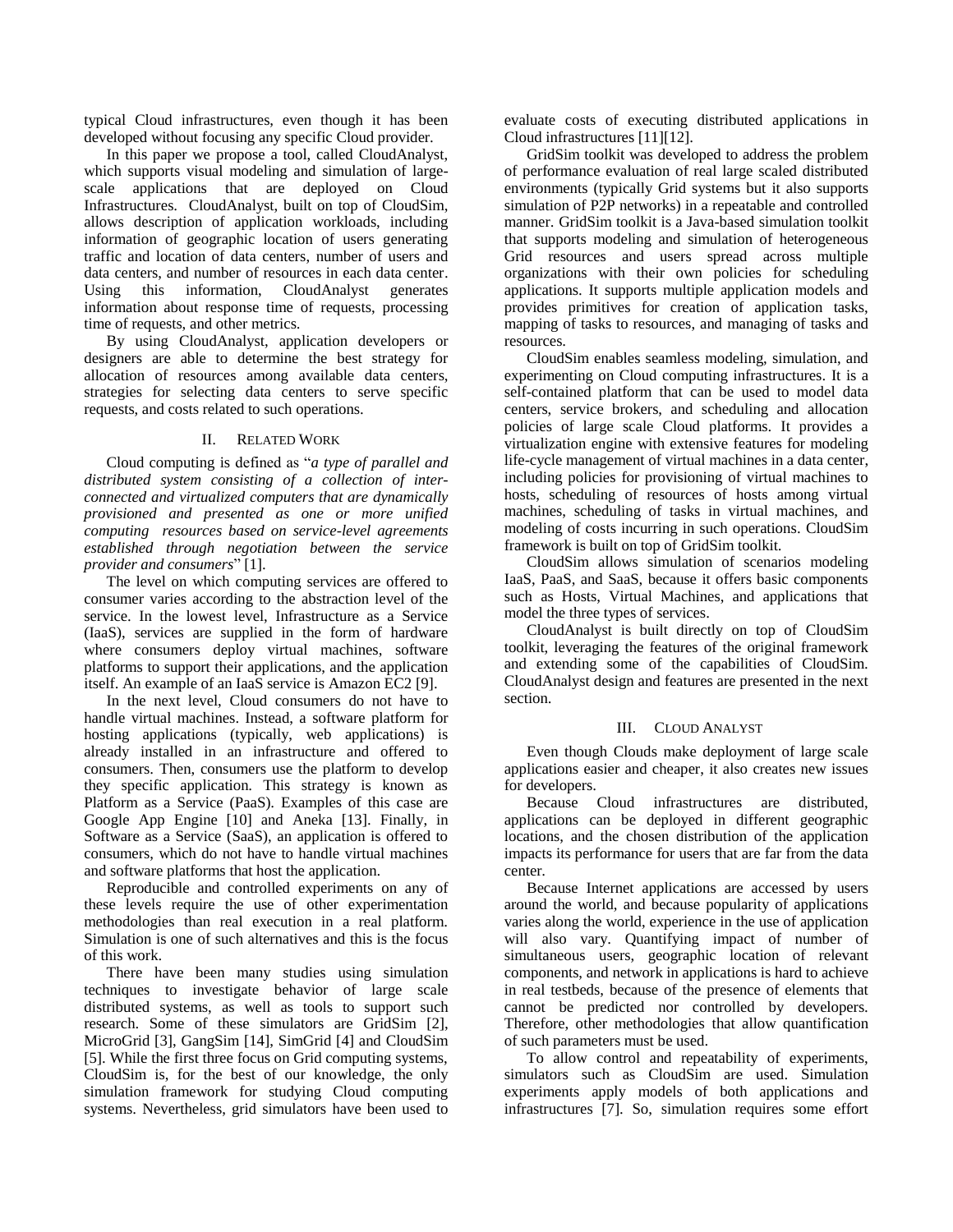from application developers to model both the target infrastructure and the software in a language that is interpreted by the simulator. Even though simulators offer support to model such scenarios, they are conceived to be applied in general experiments, and so modeling of specific scenarios may be time demanding.

One of the main objectives of CloudAnalyst is to separate the simulation experimentation exercise from a programming exercise, so a modeler can focus on the simulation complexities without spending too much time on the technicalities of programming using a simulation toolkit. The CloudAnalyst also enables a modeler to repeatedly execute simulations and to conduct a series of simulation experiments with slight parameters variations in a quick and easy manner.

The main features of CloudAnalyst are the following.

**Easy to use Graphical User Interface (GUI).**  CloudAnalyst is equipped with an easy to use graphical user interface (see Figure 1) that enables users to set up experiments quickly and easily.

**Ability to define a simulation with a high degree of configurability and flexibility.** Simulation of complex systems such as Internet applications depends on many parameters. Typically, values for those parameters need to be arbitrarily assumed or determined through a process of trial and error. CloudAnalyst provides modelers with a high degree of control over the experiment, by modeling entities and configuration options such as: Data Center, whose hardware configuration is defined in terms of physical machines composed of processors, storage devices, memory and internal bandwidth; Data Center virtual machine specification in terms of memory, storage and bandwidth quota; Resource allocation policies for Data Centers (e.g., time-shared vs. space-shared); Users of the application as groups and their distribution both geographically and temporally; Internet dynamics with configuration options for network delays and available bandwidth; Service Broker Policies that control which segment of total user base is serviced by which Data Center at a given time; and simulation duration in minutes, hours or days.

**Repeatability of experiments.** CloudAnalyst allows modelers to save simulation experiments input parameters and results in the form of XML files so the experiments can be repeated. The underlying CloudSim simulation framework ensures that repeated experiments yield identical results.

**Graphical output.** CloudAnalyst is capable of generating graphical output of the simulation results in the form of tables and charts, which is desirable to effectively summarize the large amount of statistics that is collected during the simulation. Such an effective presentation helps in identifying the important patterns of the output parameters and helps in comparisons between related parameters. In the current version of CloudAnalyst, the following statistical metrics are produced as output of the simulation: Response time of the simulated



Figure 1. CloudAnalyst GUI.



Figure 2. CloudAnalyst architecture.

application; overall average, minimum and maximum response time of all user requests simulated; Response time arranged by user groups, located within geographical regions; response time arranged by time, showing the pattern of changes in application usage during the day; usage patterns of the application; number of users arranged by time or regions of the world, and the overall effect of that usage on the data centers hosting the application; time taken by data centers to service a user request; overall request processing time for the entire simulation; average, minimum and maximum request processing time by each data center; response time variation pattern during the day as the load changes; and details of costs of the operation.

**Use of consolidated technology and ease of extension.** CloudAnalyst is based on a modular design that can be easily extended. It is developed using the following technologies: Java (the simulator is developed 100% on Java platform, using Java SE 1.6); Java Swing (the GUI component is built using Swing components); CloudSim (CloudSim features for modeling data centers is used in CloudAnalyst); and SimJava [\[6\]](#page-6-9) (some features of this tool are used directly in CloudAnalyst).

## *A. CloudAnalyst design*

As depicted in Figure 2, CloudAnalyst is built on top of CloudSim toolkit, by extending its functionalities with the introduction of concepts that model Internet and Internet Application behavior. The design of CloudAnalyst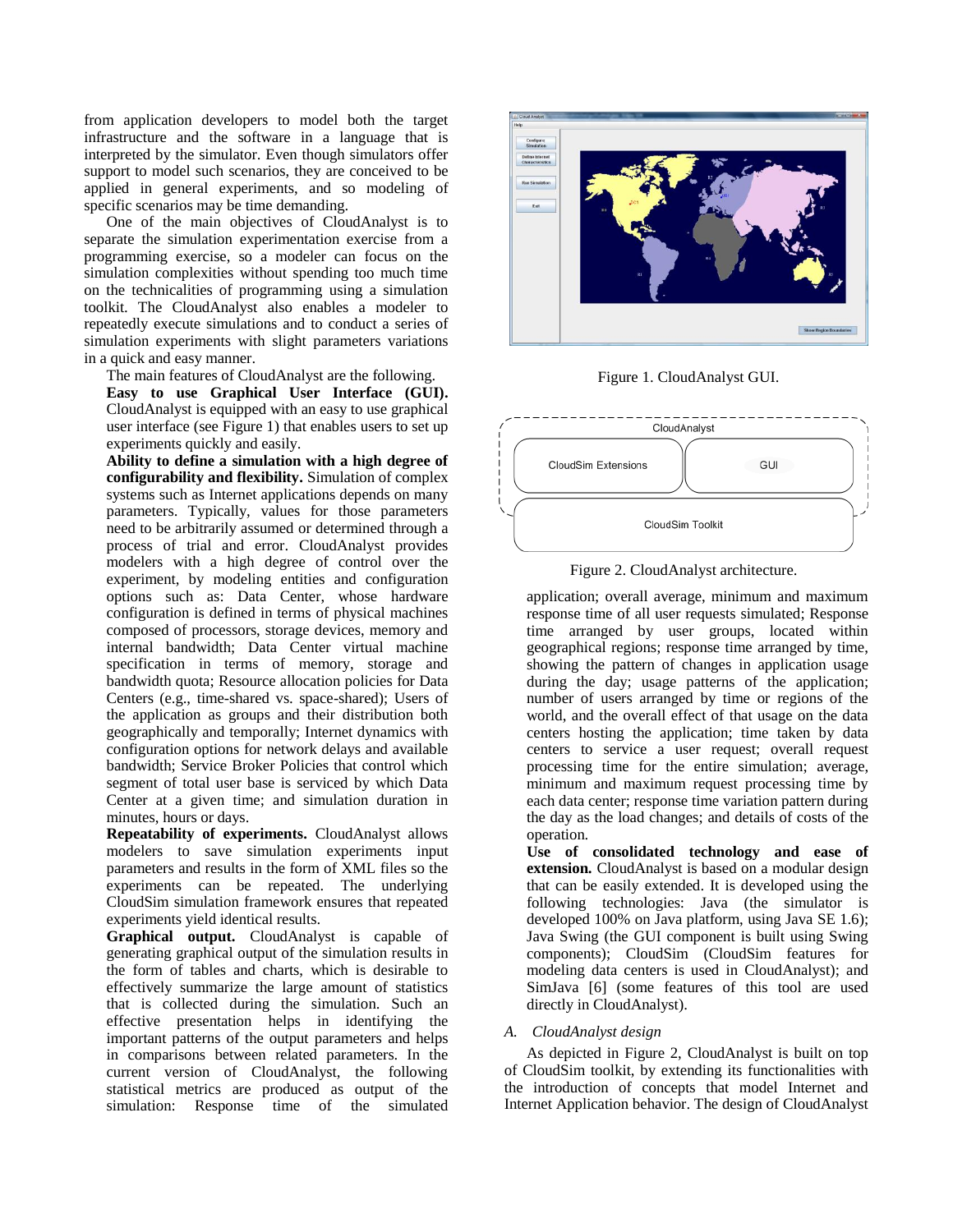

Figure 3. CloudAnalyst Class Diagram.

is shown in Figure 3. The main components and their responsibilities are discussed next.

**GUI Package.** It is responsible for the graphical user interface, and acts as the front end controller for the application, managing screen transitions and other UI activities.

**Simulation**. This component is responsible for holding the simulation parameters, creating and executing the simulation.

**UserBase**. This component models a group of users and generates traffic representing the users.

**DataCenterController**. This component controls the data center activities.

**Internet**. This component models the Internet and implements the traffic routing behavior.

**InternetCharacteristics**. This is used to define the characteristics of the Internet applied during the simulation, including the latencies and available bandwidths between regions, the current traffic levels, and current performance level information for the data centers.

**VmLoadBalancer**. This component models the load balance policy used by data centers when serving allocation requests. Default load balancing policy uses a round robin algorithm, which allocates all incoming requests to the available virtual machines in round robin fashion without considering the current load on each virtual machine. Additionally, it is also offered a throttled load balancing policy that limits the number of requests being processed in each virtual machine to a throttling threshold. If requests are received causing this threshold to be exceeded in all available virtual machines, then the requests are queued until a virtual machine becomes available.

**CloudAppServiceBroker**. This component models the service brokers that handle traffic routing between user bases and data centers. The default routing policy routes traffic to the closest data center in terms of network latency from the source user base. In addition an experimental brokerage policy for peak load sharing is implemented on CloudAnalyst. This routing policy attempts to share the load of a data center with other data centers when the original data center's performance degrades above a pre-defined threshold.

An important design decision we made was grouping simulation elements to improve the efficiency of simulation. In CloudAnalyst the events are grouped at three levels. In the first level, there are user bases, which represent a cluster of users which are handled as a single unit. In the next level, user requests generated from each regional user base are grouped based on a grouping factor, which is kept independent of the user base size. In the last level, requests simultaneously processed by a single virtual machine are grouped. The last two grouping factors are configurable by CloudAnalyst users, and it is also possible not to group simulation elements.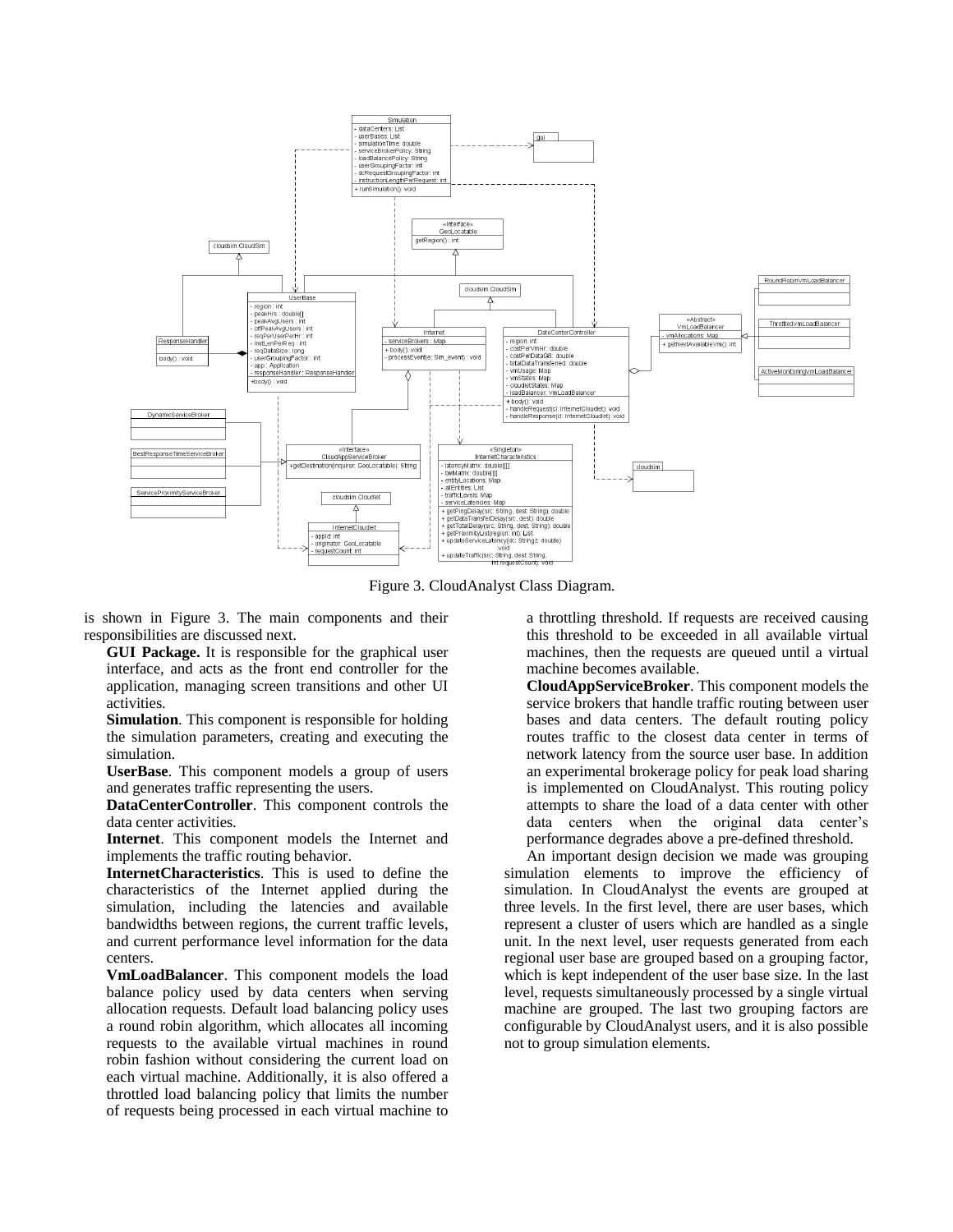| <b>User</b><br>base | <b>Region</b>     | <b>Time Zone</b> | <b>Peak Hours</b><br>(Local time) | Peak<br><b>Hours</b><br>(GMT) | <b>Simultaneous</b><br>Online<br><b>Users</b><br><b>During Peak Hrs</b> | <b>Simultaneous</b><br>Online<br><b>Users</b><br><b>During</b><br><b>Off-peak</b><br><b>Hrs</b> |
|---------------------|-------------------|------------------|-----------------------------------|-------------------------------|-------------------------------------------------------------------------|-------------------------------------------------------------------------------------------------|
| UB1                 | $0 - N$ . America | $GMT - 6.00$     | $7.00 - 9.00$ pm                  | 13:00-15:00                   | 400,000                                                                 | 40,000                                                                                          |
| UB2                 | $1 - S$ . America | $GMT - 4.00$     | $7.00 - 9.00$ pm                  | 15:00-17:00                   | 100,000                                                                 | 10,000                                                                                          |
| UB3                 | 2 - Europe        | $GMT + 1.00$     | $7.00 - 9.00$ pm                  | $20:00-22:00$                 | 300,000                                                                 | 30,000                                                                                          |
| UBA                 | $3 - Asia$        | $GMT + 6.00$     | $7.00 - 9.00$ pm                  | $01:00-03:00$                 | 150,000                                                                 | 15,000                                                                                          |
| UB <sub>5</sub>     | 4 - Africa        | $GMT + 2.00$     | $7.00 - 9.00$ pm                  | 21:00-23:00                   | 50,000                                                                  | 5,000                                                                                           |
| UB <sub>6</sub>     | 5 - Ocenia        | $GMT + 10.00$    | $7.00 - 9.00$ pm                  | 09:00-11:00                   | 80,000                                                                  | 8,000                                                                                           |

Table 1. User bases used in the experiment.

Another important component of CloudAnalyst is the network model. Modeling of bandwidth is probably the most complex task, especially considering the nature of a network such as the Internet. In the current version of CloudAnalyst we use a parameter, *available bandwidth*, which is assumed to be the quota of Internet bandwidth available for the application being simulated, ignoring other external factors. Events such as traffic generation are produced based on a Poisson distribution.

## IV. A CASE STUDY: SIMULATION OF A LARGE SCALE SOCIAL NETWORK APPLICATION

A typical large scale application on the Internet that can benefit from Cloud technology is social networking applications. These applications may benefit from Clouds because they typically present non-uniform usage patterns. Access to such services varies along the time of the day, and geographic location from sources of service requests also varies. Furthermore, a new functionality in the service may cause a sudden increase in interested by the service, leading to an increase in number of requests arriving to servers that may be only temporary. Cloud allows infrastructures to dynamically react to increase in requests, by dynamically increasing application resources, and reducing available resources when the number of requests reduces. So, SLAs between Cloud providers and consumers are met with a minimal cost for consumers.

One well-known social networking site is Facebook [\[8\],](#page-6-10) which has over 200 million registered users worldwide. On 18/06/2009 the approximate distribution of the Facebook user base across the globe was the following: North America: 80 million of users; South America: 20 million of users; Europe: 60 million of users; Asia: 27 million of users; Africa: 5 million of users; and Oceania: 8 million of users.

In this case study, we model the behavior of social network applications such as Facebook and use CloudAnalyst to evaluate costs and performance related to use of Clouds to host such an application.

## *A. Simulation Configuration*

We define six user bases representing the six main regions of the world with parameters described in Table 1. For our simulation we used a similar hypothetical application at  $1/10^{th}$  of the scale of Facebook.

For the sake of simplicity each user base is contained within a single time zone and it is assumed that most users use the application in the evenings after work for about 2 hours. It is also assumed that 5% of the registered users are online during the peak time simultaneously and only one tenth of that number of users is on line during the off-peak hours. Furthermore, each user makes a new request every 5 minutes when he or she is online.

In terms of the cost of hosting applications in a Cloud, we assume a pricing plan which closely follows the actual pricing plan of Amazon EC2 [\[9\].](#page-6-3) The assumed plan is: Cost per VM per hour (1024Mb, 100MIPS): \$ 0.10; Cost per 1Gb of data transfer (from/to Internet): \$0.10.

Size of virtual machines used to host applications in the experiment is 100MB. Virtual machines have 1GB of RAM memory and have 10MB of available bandwidth. Simulated hosts have x86 architecture, virtual machine monitor Xen and Linux operating system. Each simulated data center hosts 20 virtual machines dedicated to Facebook. Machines have 2 GB of RAM and 100GB of storage. Each machine has 4 CPUs, and each CPU has a capacity power of 10000 MIPS. A time-shared policy is used to schedule resources to VMs. Users are grouped by a factor of 1000, and requests are grouped by a factor of 100. Each user request requires 250 instructions to be executed. User bases used in the experiments are described in Table 1.

## *B. Simulated Scenarios*

Several scenarios are considered in our case study. The simplest one consists of modeling the case where a single, centralized Cloud data center is used to host the social network application. In this model, all requests from all users around the world are processed by this single data center. Data center has 50 virtual machines allocated to the application.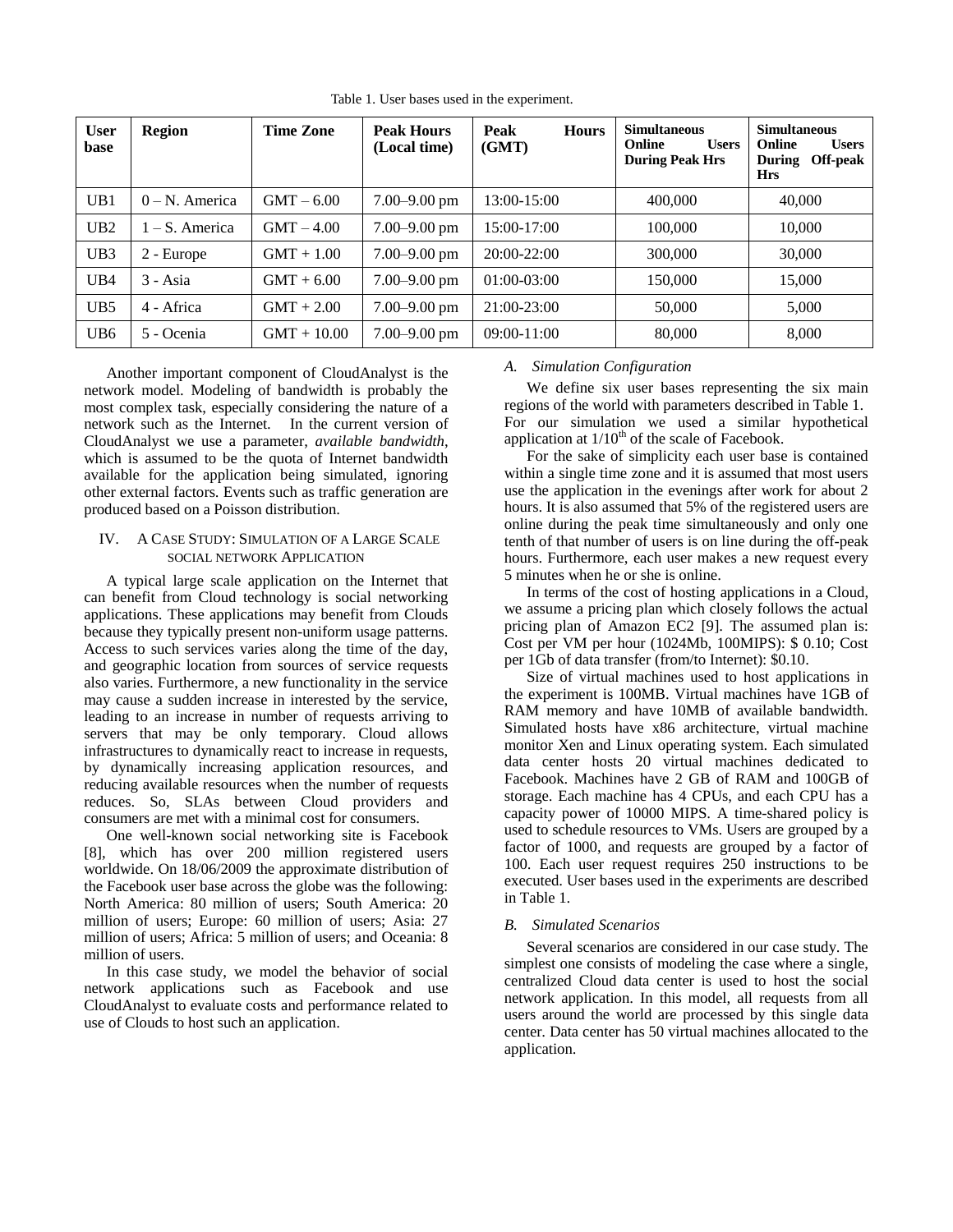|                | <b>Scenario</b>              | <b>Overall average</b> | <b>Overall average time</b> | <b>Virtual</b> | Data            |  |  |  |  |
|----------------|------------------------------|------------------------|-----------------------------|----------------|-----------------|--|--|--|--|
|                |                              | response time          | spent for processing a      | <b>Machine</b> | <b>Transfer</b> |  |  |  |  |
|                |                              | (milliseconds)         | request by a data           | Cost           | Cost            |  |  |  |  |
|                |                              |                        | center (milliseconds)       |                |                 |  |  |  |  |
|                | data center with 50 VMs      | 284.98                 | 46.79                       | \$120.05       | \$512.74        |  |  |  |  |
| $\mathfrak{D}$ | 2 data centers with 25 VMs   | 249.20                 | 119.97                      | \$120.05       | \$512.74        |  |  |  |  |
|                | each                         |                        |                             |                |                 |  |  |  |  |
| 3              | 2 data centers with 50 VMs   | 183.85                 | 54.65                       | \$240.10       | \$512.74        |  |  |  |  |
|                | each                         |                        |                             |                |                 |  |  |  |  |
| 4              | 2 data centers with 50 VMs   | 184.92                 | 54.60                       | \$240.10       | \$512.74        |  |  |  |  |
|                | each with peak load sharing  |                        |                             |                |                 |  |  |  |  |
| 5              | 2 data centers with 50 VMs   | 157.56                 | 28.45                       | \$240.10       | \$512.74        |  |  |  |  |
|                | each with peak load sharing  |                        |                             |                |                 |  |  |  |  |
|                | and queuing                  |                        |                             |                |                 |  |  |  |  |
| 6              | 3 data centers with 50 VMs   | 124.12                 | 29.12                       | \$360.15       | \$512.74        |  |  |  |  |
|                | each with peak load sharing  |                        |                             |                |                 |  |  |  |  |
|                | and queuing                  |                        |                             |                |                 |  |  |  |  |
| 7              | 3 data centers with 75,50,25 | 121.07                 | 23.96                       | \$360.15       | \$512.74        |  |  |  |  |
|                | VMs, with peak load          |                        |                             |                |                 |  |  |  |  |
|                | sharing and queuing          |                        |                             |                |                 |  |  |  |  |

Table 2. Simulation settings and experiment results.

The second scenario consists of the use of two data centers, each one with 25 virtual machines dedicated to the application.

The third scenario consists of two data centers, each one with 50 virtual machines without load sharing between them. It means that requests received by a data center are always handled locally. In the next scenario, the two data centers share the load during peak time, whereas in the fifth there are peak load sharing and queuing of requests that exceed defined throttling threshold.

In the sixth scenario three data centers with 50 virtual machines is used. In this case, there are also peak load sharing and queuing of requests that exceed defined throttling threshold.

Finally, in the last scenario, data centers have different amount of virtual machines (25, 50, and 75). In this case, there are also peak load sharing and queuing of requests that exceed defined throttling threshold.

Each of these scenarios was evaluated with execution of the workload previously described. Results are discussed next.

#### *C. Results*

Table 2 summarizes the results, while Figure 4 depicts variation of average response time. Results show that bringing the service closer to users improves the quality of service (response time in this case). It is an expected effect, because users experiment less effects from Internet issues (high latency, low bandwidth) when they are geographically close to the application server.

Results also show that service quality can be further improved with the application of load balancing in the application across data centers, which are supposed to be managed by different service brokerage policies, and also at virtual machine level within data centers. Levels of

improvement achieved depend largely on the load balancing algorithms employed. So, application of good load balancing strategies is paramount for large-scale distributed applications such as social networks.

For such improvements to be effective, sufficient capacity is required in the data centers to meet the peak demand. It is not a matter of great concern in Cloud data centers, which apply economy of scale to make their business profitable and so they can offer more resources during peak traffic.

On the other hand, if provisioning for the peak capacity is allocated throughout the data centers, there is a significant proportion of the time in which capacity allocated for applications is not fully utilized, what decreases profits of application developers because they pay for unused resources. Once again, elastic cloud providers solve this problem by charging consumers proportionally to the amount of resources used. At the same time, providers offer tools to automatically increase and decrease resources available to applications in order to meet established service level agreements.

Based on the above observations, a reasonable solution to an economic and efficient provisioning of resources to large scale distributed applications such as social networking is a setup where the resources are dynamically allocated by geographic location depending on the workload. E.g. the highest load from region 0 (North America) occurs from 13:00-15:00 GMT and during this time the data center servicing these requests (usually the data center located in region 0 itself) should have a higher number of virtual machines allocated to the application. But once the peak has passed in this region, the number of virtual machines is dynamically reduced in region 0 and the number of virtual machines in a data center in a region where the peak time is arriving is dynamically increased.